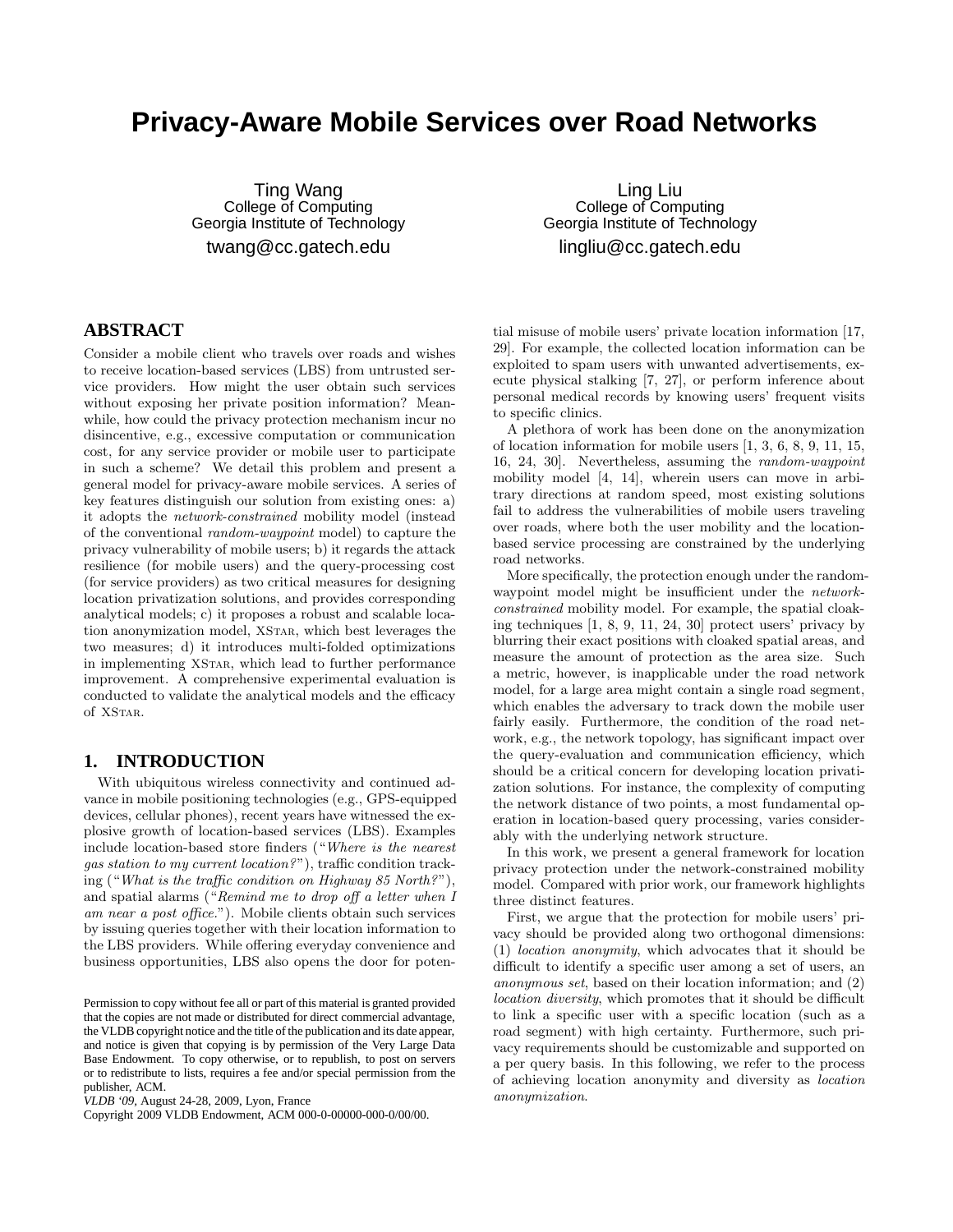Second, we regard the attack resilience of the performed protection and the processing cost of the query with anonymous location information (including both computation and communication costs) as two critical measures for designing location privatization solutions. We propose corresponding analytical models. In particular, we reveal the inherent trade-off between these two metrics through a formal study of two basic anonymization models.

Third and most importantly, we present XSTAR, a novel star-graph-based location anonymization model, to achieve the optimal balance between high query-processing efficiency and robust inference-attack resilience. To the best of our knowledge, this is the first model taking account of both measures. In implementing XStar, we introduce a suite of optimization strategies to further enhance its performance. Extensive experimental evaluation is conducted to validate the analytical models and the efficacy of XSTAR.

The remainder of the paper will be organized as follows. In Section 2, we introduce fundamental concepts and models, and discuss the design objective of location privatization solutions. Section 3 describes in detail the design of XStar. The theoretical analysis of XStar in terms of queryprocessing cost and inference-attack resilience is presented in Section 4 and Section 5. Section 6 addresses detailed issues of implementing XSTAR and proposes multi-folded optimization strategies. The proposed solution is empirically evaluated in Section 7. Section 8 surveys relevant literatures. The paper is concluded in Section 9.

## **2. CONCEPTS AND MODELS**

In this section, we start with introducing the concept of road-network-aware location privacy, and then present the model of anonymous query processing; through an analysis of two basic anonymization models in terms of inferenceattack resilience and query-processing cost, we outline the design objective of XSTAR.



Figure 1: A road network model.

## **2.1 Road Network Model**

In this paper, we model a road network as an un-directed graph  $G = (\mathcal{V}_G, \mathcal{E}_G)$ , with the node set  $\mathcal{V}_G$  and the edge set  $\mathcal{E}_G$  representing road junctions and direct road links, respectively. An example of the road network model is shown in Figure 1. We use  $d_G(n)$  to denote the degree of a node n with respect to the graph G. Specifically, n is called an *intersection* node if  $d_G(n) \geq 3$ , an *intermediate* node if  $d_G(n) = 2$ , and an *end* node if  $d_G(n) = 1$ .

To model the restriction of users' mobility by the underlying road network, we introduce the concept of *segment*: a

segment s is a sequence of edges  $(\overline{n_0 n_1}, \overline{n_1 n_2}, \ldots, \overline{n_{L-1} n_L})^1$ where  $\{n_i\}_{i=0}^L$  are all distinct, and the degrees of the nodes satisfy  $d_G(n_i) \geq 3$  for  $i = 0$  or L, and  $d_G(n_i) = 2$  otherwise. That is,  $n_0$  and  $n<sub>L</sub>$  are intersection or end nodes, and all others are intermediate nodes.

Note that each edge is either a segment itself, or belongs to a unique segment; that is, a road network can be uniquely partitioned into a set of segments. We therefore assume the following scenario: every mobile user registered with LBS is moving along certain road segment, and sends her locationbased query together with her current position information to the LBS provider, which then executes the query based on the provided location information.

## **2.2 Location Privacy Model**

We consider two types of privacy concerns arising in LBS under the network-constrained mobility model, namely *location anonymity* and *location diversity*.

The first requirement ensures the indistinguishability of a specific mobile user among a set of users (an *anonymous set*), and is usually captured by the concept of *location* k*anonymity* [8, 11].

Definition 1 (Location k-anonymity). *A user's reported location is said to be* k-anonymous, if at least  $(k-1)$ *other active users report the same location.*

Ensuring location anonymity alone (the objective of most prior work [1, 8, 9, 11, 24]), however, does not provide sufficient protection when the underlying road network is taken into consideration. For example, in Figure 1, assume that users  $u_1$  and  $u_2$  publish their k-anonymous location as  $A_1$ and  $A_2$ , respectively. Given that  $A_1$  and  $A_2$  are of equal size and contain identical number of active users,  $u_1$  and  $u_2$ are considered to enjoy equivalent amount of privacy protection, under the criterion of location anonymity; however, it is much easier for the adversary to track down  $u_1$  than  $u_2$ , since  $u_1$  is associated with a single road segment  $\overline{n_5n_6}$ , while  $u_2$  is possibly associated with three  $\{\overline{n_5n_{10}}, \overline{n_9n_{10}}, \overline{n_{10}n_{11}}\}.$ Intuitively, from the adversary's perspetive, the difficulty of tracking a user is in proportion to the number of segments that she is possibly associated with. This motivates us to introduce location diversity [19] as the second dimension of privacy measure.

Definition 2 (Segment l-diversity). *A user's published location is said to be* l*-diverse, if it satisfies location* k*-anonymity, and contains at least* l *different road segments.*

In our framework, every mobile user u specifies customized privacy requirement as  $(\delta_k^{\mathfrak{u}}, \delta_l^{\mathfrak{u}})$  in terms of k-anonymity and l-diversity on a per query basis. Besides, to guarantee the quality of received services, e.g., response time, u may also specify customized QoS requirement as maximum spatial tolerance  $\sigma_s^{\mathfrak{u}}$  and temporal tolerance  $\sigma_t^{\mathfrak{u}}$ ; the former bounds the expansion of the anonymous location, while the latter specifies the tolerable delay due to the anonymization operation (if a request could not be honored within  $\sigma_t^{\mathfrak{u}}$ , it is typically discarded). This set of parameters  $(\delta_k^{\mathfrak{u}}, \delta_l^{\mathfrak{u}}, \sigma_s^{\mathfrak{u}}, \sigma_t^{\mathfrak{u}})$ is called u's *service profile*.

To fulfill such requirements, we introduce the operation of *location anonymization*.

<sup>&</sup>lt;sup>1</sup>Without ambiguity, we use a sequence of nodes  $\overline{n_0 \dots n_L}$ to denote the segment  $(\overline{n_0 n_1}, \overline{n_1 n_2}, \ldots, \overline{n_{L-1} n_L}).$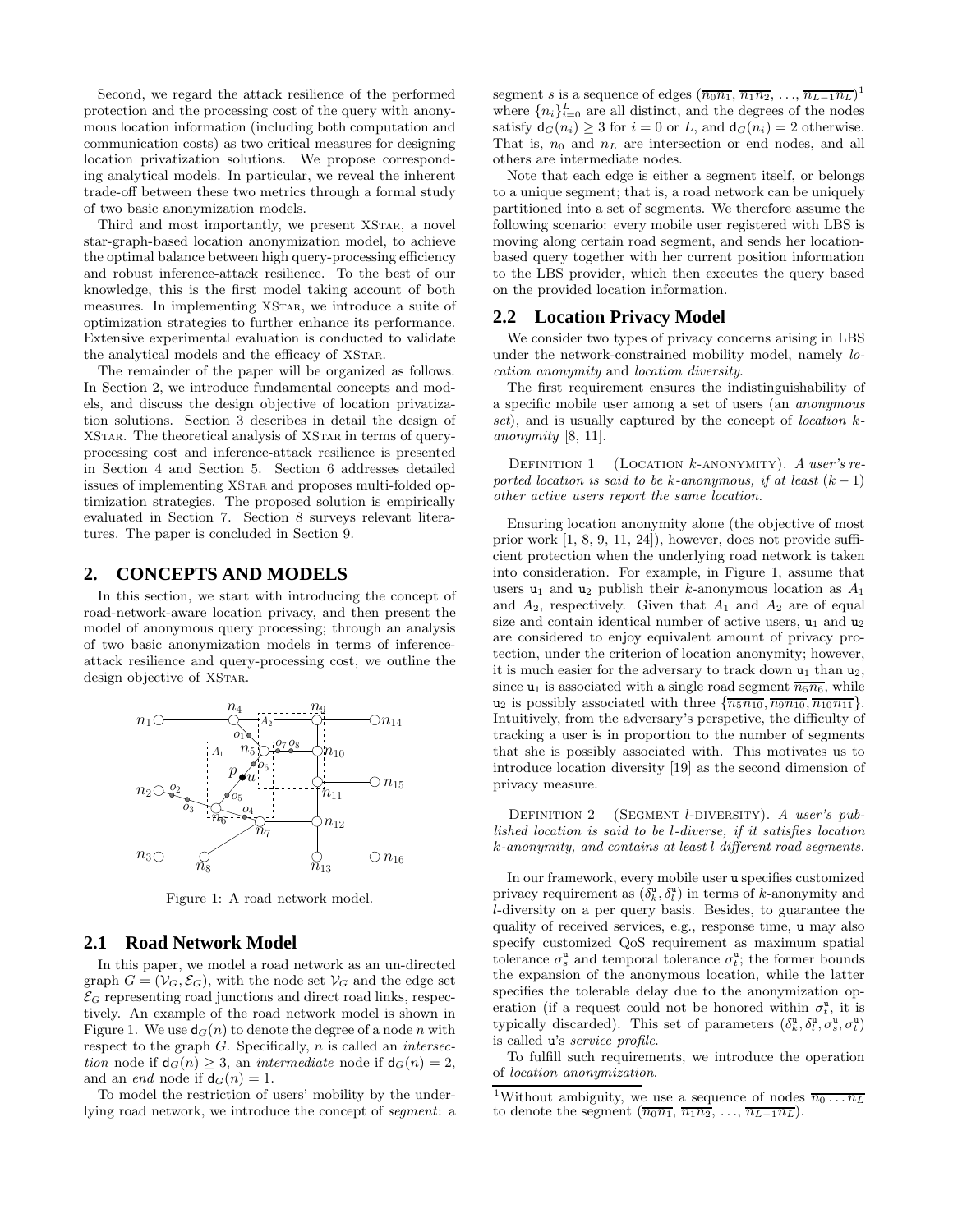

Figure 2: A framework of privacy-aware mobile service.

Definition 3 (Location Anonymization). *Let* q *denote a location-based query issued by a mobile user* u*. Location anonymization transforms the exact location information associated with* q *to an approximate version that satisfies* u*'s service profile.*

With road networks as the background context, we assume that the anonymization operation is performed on the basis of road segment, and an anonymous location is composed by a set of segments. It is noted that for ease of exposition, the factor of segment length is not discussed in this paper; handling the heterogeneity of segment lengths, however, is fairly straightforward, e.g., specify high diversity requirement for short segments, or logically divide a long segment into a set of short ones.

Also, we assume a trusted, third-party *location anonymization engine* (LAE) that acts as a middle layer between mobile users and LBS providers, and performs location anonymization. It is noted that compared with alternatives, this centralized LAE architecture demonstrates a set of critical advantages. (1) It is much easier to provide security protection and operation regulation for a single LAE than a huge number of individual LBS providers with conflicting commercial interests. (2) With the help of LAE, one can achieve privacy guarantees that are unachievable by client-based or peer-topeer architectures (e.g., [9, 30]), such as location anonymity and diversity. (3) Moreover, this architecture has been successfully applied in a variety of location privatization systems [1, 2, 3, 8, 11, 24].

Specifically, LAE is responsible for (1) receiving the query and the exact position information from the mobile user; (2) anonymizing the location information according to the user's privacy requirements, and relaying it to the LBS provider; (3) extracting the exact query result from the candidate answer returned by the service provider by properly filtering false positive information (a detailed discussion in [1]); and (4) delivering the exact answer to the client. Figure 2 sketches this framework.

#### **2.3 Anonymous Query Processing Model**

Now, we consider the processing of queries with anonymous location information (a set of segments). Without loss of generality, we focus our discussion on  $k$  nearest neighbors  $(k-NN)$  style queries, with which the user requests for the k *objects of interest* with the minimum distances to her current position, the *query focal point*. The distance between two points on the road network is defined as the length of their shortest path. The extension to other query types, e.g., range queries, is referred to our technical report [28].

Intensive research has been directed to the query processing for spatial network databases recently [5, 13, 20, 25, 26]. While the proposed approaches differ in assumptions and techniques, we abstract two fundamental operations underlying these approaches to construct our model: (1) segmentbased operation, which takes the query  $q$  and a segment  $s$ as input, and returns the set of objects on s that satisfy the query predicate, denoted by  $\mathcal{O}(q, s)$ ; and (2) node-based operation, which takes  $q$  and a node  $n$  as input, and returns the set of objects in the vicinity of  $n$  that satisfy the query predicate, denoted by  $\mathcal{O}(\mathsf{q}, n)$ .

We base our basic query processing model on the following theorem (the proof is omitted due to the space constraint).

Theorem 1. *For a* k*-NN query* q *with query focal point* p on a segment s, with  $n_0^s$  and  $n_1^s$  as the two ends of s, the *query result* R(q, p) *satisfies the following condition:*

$$
\mathcal{R}(q,p) \subseteq \mathcal{O}(q,s) \cup \mathcal{O}(q,n_0^s) \cup \mathcal{O}(q,n_1^s)
$$

This theorem amounts to saying that the result of q must be included in the union of the following two sets of objects: (1) the objects of interest on  $s$ , and (2) the  $k$  nearest objects of interest to  $n_0^s$  and  $n_1^s$ . An example is given in Figure 1. A user u issues a k-NN query **q** with  $k = 3$  when moving on the segment  $\overline{n_5n_6}$ . It is clear that the exact answer  $\mathcal{R}(\mathbf{q}, p)$  $= \{o_5, o_6, o_7\}$  appears in the union of  $O(q, \overline{n_5n_6}) = \{o_5, o_6\},\$  $\mathcal{O}(\mathsf{q}, n_5) = \{o_1, o_6, o_7\}$ , and  $\mathcal{O}(\mathsf{q}, n_6) = \{o_5, o_3, o_4\}.$ 

Hence, given a query q with its focal point on a segment s, the processing of q comprises one segment-based operation with respect to s and two node-based operations with respect to  $n_0^s$  and  $n_1^s$ . We now extend this model to the case of anonymous queries involving multiple segments. We first introduce the concept of *boundary node*.

Definition 4 (Boundary Node). *Given a set of segments* S *in the road network* G*, the set of boundary nodes of S, denoted by*  $BV_S$ *, is defined as:* 

$$
BV_S = \{ n | n \in \mathcal{V}_S, \mathsf{d}_G(n) > \mathsf{d}_S(n) \}
$$

That is,  $\mathcal{BV}_S$  are those nodes in S that are connected to the rest of the network. For instance, for the set of segments S  $=\{\overline{n_2n_1n_4},\,\overline{n_2n_6},\,\overline{n_2n_3n_8}\}\$  in Figure 1, its boundary node set is given as  $\mathcal{BV}_S = \{n_4, n_6, n_8\}.$ 

For a query q with associated anonymous location as a set of segments  $S$ , the evaluation of q consists of two parts: (1) the objects of interest on the segments of S, i.e.,  $\cup_{s\in S} \mathcal{O}(q, s)$ ; and  $(2)$  the results as q issued on the boundary nodes of S, i.e.,  $\cup_{n\in\mathcal{BV}_S}\mathcal{O}(\mathsf{q},n)$ . Formally,

$$
\mathcal{R}(\mathsf{q},S) \subseteq (\cup_{s \in S} \mathcal{O}(\mathsf{q},s)) \cup (\cup_{n \in \mathcal{BV}_S} \mathcal{O}(\mathsf{q},n))
$$



Figure 3: Two naïve location anonymization models.

#### **2.4 Two Motivating Anonymization Models**

The focus of this work is to develop a robust and scalable location anonymization model. While multiple models are available to perform location anonymization to meet users'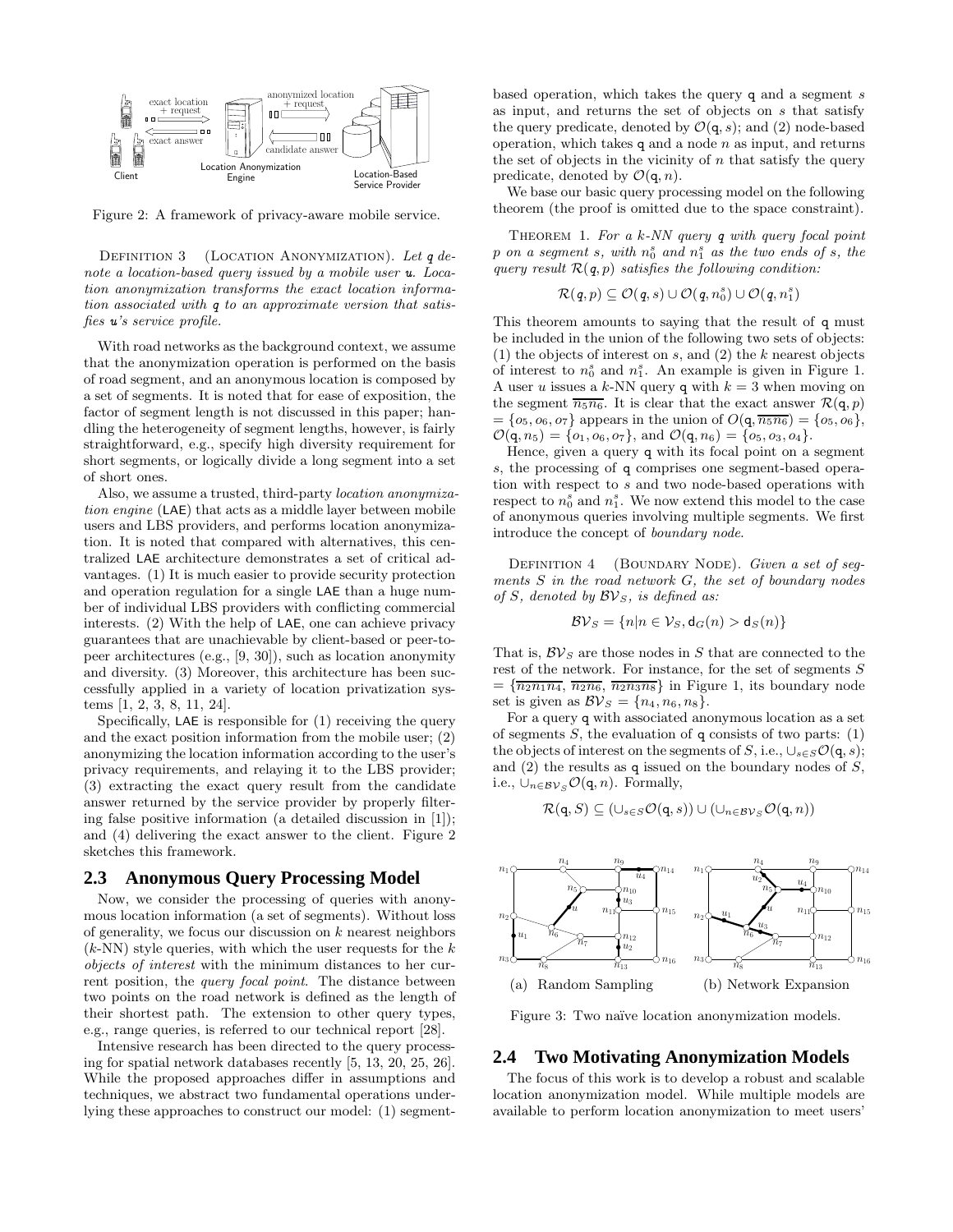privacy requirements, we are interested in the optimal one that leads to low query-processing cost and high inferenceattack resilience. Below we present two basic models, based on *random sampling* and *network expansion*, respectively. They achieve either extreme of the spectrum, and motivate our star-graph-based model.

Random Sampling Given a query q issued by a user **u** with service profile  $(\delta_k^{\mathbf{u}}, \delta_l^{\mathbf{u}}, \sigma_s^{\mathbf{u}}, \sigma_t^{\mathbf{u}})$ , at each iteration, this model samples one segment at random from the spatial region as defined by  $\sigma_s^{\mathfrak{u}}$  and adds it to **u**'s anonymous location. The process continues until both requirements  $(\delta_k^{\mathfrak{u}}, \delta_l^{\mathfrak{u}})$ are satisfied. As an example, consider a user u in Figure 3a with  $(\delta_k^{\rm u}, \delta_l^{\rm u}) = (5, 5)$ . With the RANDOM SAMPLING model, four segments are randomly selected (containing four active users  $\{\mathbf{u}_i\}_{i=1}^4$ ), in addition to the original one that q is associated with, as highlighted with bold lines.

Network Expansion At the other extreme of the spectrum, one can perturb u's location based on the NETWORK EXPANSION model [26]: starting from the original segment which **u** is on, following Dijkstra's algorithm, one incrementally adds in neighboring segments, ordered by their network distances (mid points) to u's position. The process halts when u's privacy requirements are met. For example, as shown in Figure 3b, the four segments with the minimum network distances to u's position are added incrementally to form u's anonymous location.

Discussion It is observed that under the same requirements  $(\delta_k, \delta_l, \sigma_s)$ , the RANDOM SAMPLING model results in a set of segments evenly distributed over the spatial region as defined by  $\sigma_s$ , which is essentially equivalent to issuing a set of queries at different locations, thus incurring expensive query-processing cost. The strength of this scheme, however, lies in its robust resilience against inference attacks since the set of segments are selected at random.

In contrast, the NETWORK EXPANSION model generates a set of segments lying in a tightly compact structure. As will be proved in Section 4, such structure features the minimal query-processing cost (the number of boundary nodes grows sub-linearly with the number of segments); the cost is further reduced by that the expanded network is a partial result in the query processing [26]. Nevertheless, this model suffers low attack resilience as the expansion process follows a bestfirst search paradigm, which can be potentially exploited by an adversary to perform reverse-engineering attacks.

# **2.5 XSTAR In Nutshell**

Motivated by the strengths and weaknesses of the above two models, we develop XStar, a star-graph-based location anonymization model, aiming at achieving an optimal balance between low query-processing cost and high inferenceattack resilience. Specifically, XStar achieves this balance in two main phases. First, it groups neighboring queries into the *cloaking-star* structures. The goal is to carefully choose the set of stars that minimize the computation and communication costs. Second, it adjusts the resulted cloaking-stars, and merges neighboring ones into the *super-star* structures if necessary, to fulfill the privacy requirements of each individual user.

Informally, in XSTAR, the low query-processing cost (details in Section 4) is guaranteed by the cost-aware star selection scheme, and the compact structure of the anonymous location; meanwhile, the high attack resilience (details in



Figure 4: Illustration of XSTAR model.

Section 5) is contributed by the cloaking-star based perturbation, and the randomness in the operation of merging neighboring stars.

Further, in implementing XSTAR (details in Section 6), we propose a suite of optimization strategies to improve its throughput; also, we introduce *sharing processing of multiple queries* (MQS) for the service provider, which brings considerable performance enhancement.

## **3. ANATOMY**

The location anonymization operation of XSTAR comprises two main phases, cloaking-star selection and super-star construction. Briefly, in the first phase, a set of neighboring queries are grouped into a cloaking-star structure returned by a cost-aware star selection scheme; in the second phase, the privacy requirements of individual users are imposed by merging a set of neighboring stars into a super-star structure. The details of the two phases are presented in Section 3.1 and Section 3.2, respectively.

# **3.1 Cloaking-Star Selection**

We first introduce the concept of *cloaking-star* that serves as the fundamental structure for location anonymization in XStar.

Definition 5 (Cloaking-Star). *For an intersection node n in the network G, the cloaking-star*  $\phi_n$  *is the subgraph of* G *comprised of* n *and all segments adjacent to* n*.*

By this definition, every node n with  $d_G(n) \geq 3$  is associated with a unique star  $\phi_n$ . For example, in the left plot of Figure 4, the star  $\phi_{n_5}$  consists of the node  $n_5$  and the segments  $\{\overline{n_5n_4}, \overline{n_5n_6}, \overline{n_5n_{10}}\}.$ 

The cloaking-star structure possesses several desired properties for our purpose. (1) It preserves the locality of neighboring segments; therefore, employing it as the basic unit of anonymization is expected to lead to anonymous locations with highly compact structures. (2) It is amenable to indexing, for the node identifier suffices to represent a star without information loss; using it to represent the anonymous location can alleviate the communication cost, and simplify the implementation.

Given a road network  $G = (\mathcal{V}_G, \mathcal{E}_G)$ , one can construct a corresponding *star network*  $G_{\phi} = (\mathcal{V}_{G_{\phi}}, \mathcal{E}_{G_{\phi}})$ , wherein each node represents a star in G, and two nodes are adjacent if their corresponding stars in G share a common segment. The right plot of Figure 4 shows the star network corresponding to the left road network. Note that in  $G_{\phi}$ , all the edges are of unit length. The distance between two stars  $\phi_i$  and  $\phi_j$  in a road network G is defined as their network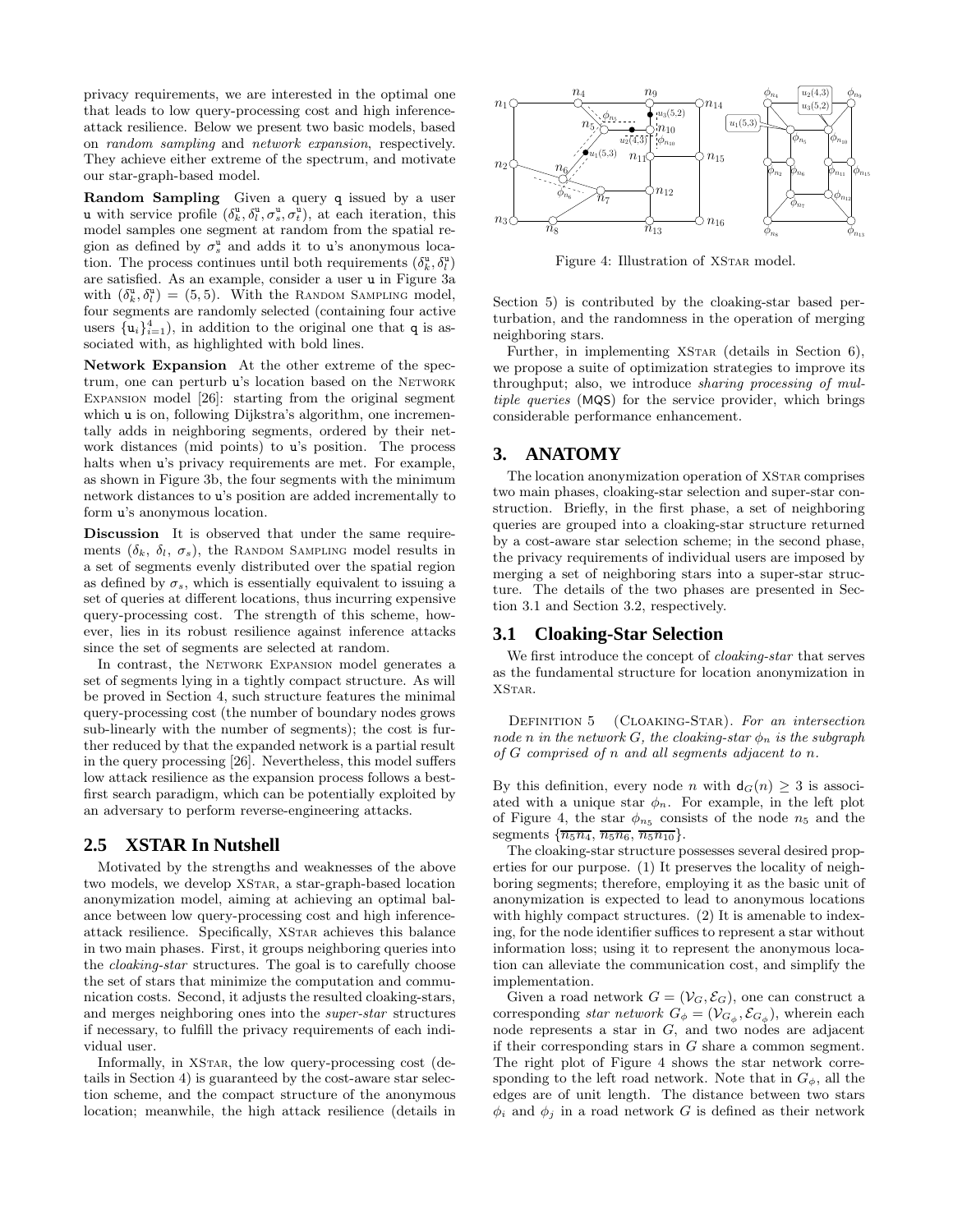distance in  $G_{\phi}$ , called *hop*, denoted by  $h_G(\phi_i, \phi_j)$ . For example, in Figure 4,  $h_G(\phi_{n_6}, \phi_{n_{10}}) = 2$ , since their shortest path in  $G_{\phi}$  is composed of  $\phi_{n_6}, \phi_{n_5}$ , and  $\phi_{n_{10}}$ .

A segment is marked as *active* if it is associated with at least one active query. To make our model resilient against the inference attack (Section 5) and amenable to the sharing processing of multiple queries ( Section 6), all the queries on the same segment share the same anonymous location.

If a star  $\phi$  is chosen as the anonymous location for the queries on certain active segment s, it is said that  $\phi$  is "selected", and s is "assigned" to  $\phi$ , denoted by  $s \leftarrow \phi$ . Consider a segment s with two ends as  $n_0^s$  and  $n_1^s$ . If both  $d_G(n_s^s) \geq 3$  and  $d_G(n_t^s) \geq 3$  hold, then s is associated with two stars  $\phi_{n_s}$  and  $\phi_{n_t}$ , e.g.,  $\phi_{n_5}$  and  $\phi_{n_6}$  for  $\overline{n_5n_6}$  in Figure 4. In this case, it is to be determined to which star s should be assigned,  $\phi_{n_0^s}$  or  $\phi_{n_1^s}$ . In a sequel, over the whole network, one needs to select a set of stars  $\Phi$  to cover all the active segments.

To achieve low query-processing cost, it is desired to incorporate the cost model into this selection process. Formally, let  $cost(\phi)$  be the cost of executing a typical query with the anonymous location as  $\phi$  (as will be discussed in Section 4),  $\mathcal{AS}$  denote the set of current active segments in the road network, and Φ be the set of selected stars, then the problem of minimizing the overall cost can be formalized as

$$
\min_{\Phi} \qquad \sum_{\phi \in \Phi} \text{cost}(\phi)
$$
\n
$$
\text{s.t.} \quad \forall s \in \mathcal{AS}, \exists \phi \in \Phi, s \leftarrow \phi
$$

This cost-aware segment-to-star assignment scheme aims at finding a set of stars  $\Phi$  that cover all the active segments, with the lowest overall cost. We note that this modeling ignores the numbers of queries on active segments for simplicity; as indicated in the empirical evaluation (Section 7), however, it has captured the essential elements of the overall cost of query processing at the server, especially after introducing the machinery of *sharing processing of multiple queries* (Section 6).

Unfortunately, no efficient solution exists to this optimization problem, unless  $P = NP$ , as shown in the next theorem (the proof is referred to our technical report [28]).

THEOREM 2. *Reductible from the* weighted vertex cover *problem, this cloaking-star selection problem is NP-Hard.*

Consequently, instead of attempting to find a global optimal solution, we propose an efficient randomized algorithm that can find high-quality approximate solutions, and is robust against inference attacks.

Specifically, the procedure of inserting a new arrival query q associated with a segment s (InsertQuery) is outlined in the following four cases: (1) if certain star already covers s, the algorithm halts; (2) if both stars  $\phi_{n_0^s}$  and  $\phi_{n_1^s}$  are already selected, yet s is not covered, one assigns s to one of the two stars with probability in reverse proportion to their corresponding costs; (3) if only one of  $\phi_{n_s}$  or  $\phi_{n_t}$  has been selected, s is assigned to that star; (4) if neither  $\phi_{n_s^s}$  nor  $\phi_{n_t^s}$  is selected, one assigns s to one of them with probability reversely proportional to the corresponding cost.

Essentially, this algorithm ensures that an active segment s is assigned to  $\phi_{n_0}^s$  with probability  $\cosh(\phi_{n_1^s})/[\cosh(\phi_{n_0^s}) +$  $\text{cost}(\phi_{n_1^s})$ , or  $\phi_{n_1^s}$  otherwise. This property guarantees that the quality of the selected star set  $\Phi$  does not deviate far from the optimal one, as shown in the next theorem (the proof is referred to our technical report [28]):

THEOREM 3. Let  $\cosh^{opt}$  be the cost achieved by the opti*mal star set. The randomized star-selection algorithm achieves the cost*  $\text{cost}^{rnd}$  *satisfying*  $\mathbb{E} \left[ \text{cost}^{rnd} \right] \leq 2 \cdot \text{cost}^{opt}$ .

It is worth emphasizing that the quality of the selected stars does not degrade with continuous insertion and deletion of queries, given the fact that it makes no assumption regarding the arrival order of the queries, which is a desired feature in supporting real-time road-network-based LBS.

#### **3.2 Super-Star Construction**

In the previous phase, a set of stars are selected to cover active segments, with the criterion of query-processing cost. In this phase, we fulfill the privacy requirements of mobile users. This objective is achieved by merging a set of neighboring stars to form a *super-star* structure, which then serves as the anonymous location for the queries inside.

DEFINITION 6 (SUPER-STAR). *A set of stars*  $\{\phi_i\}_{i=1}^{|\psi|}$  *is said to form a super-star*  $\psi$  *if the subgraph comprising*  $\{\phi_i\}_{i=1}^{|\psi|}$ *is connected, where*  $|\psi|$  *denotes the number of stars in*  $\psi$  *(the cardinality of*  $\psi$ *).* 

As an example, in Figure 4, the user  $u_1$  is assigned to the star  $\phi_{n_5}$ , while  $u_2$  and  $u_3$  are assigned to  $\phi_{n_{10}}$ . However, the numbers of segments and active users in  $\phi_{n_5}$  or  $\phi_{n_{10}}$  alone do not satisfy users' privacy requirements  $(\delta_l^u, \delta_k^u)$  as  $(5, 3)$ ,  $(4, 3)$ , and  $(5, 2)$ , respectively. By merging  $\phi_{n_5}$  and  $\phi_{n_{10}}$ , one obtains a super-star  $\psi$  that meets the requirements of all users involved.

Recall that the service profile of a user u is specified as a quadruplet  $(\delta_k^{\mathfrak{u}}, \delta_l^{\mathfrak{u}}, \sigma_s^{\mathfrak{u}}, \sigma_t^{\mathfrak{u}})$ , corresponding to k-anonymity, l-diversity, spatial tolerance, and temporal tolerance. In out setting, particularly, in a super-star  $\psi$ ,  $\sigma_s^u$  is defined in terms of the hop count between the star covering  $u$  and the furthest star in  $\psi$ ; and if a query can not be successfully anonymized within  $\sigma_t^{\mathfrak{u}}$ , it is discarded.

Now, we sketch the procedure of merging stars to form a super-star structure (MergeStar): starting from an initial star  $\phi$ , one applies a bottom-up aggregation, incrementally adding in neighboring stars until the privacy requirements of all users inside the super-star are satisfied, or the spatial tolerance of certain user is reached. More concretely, one first checks if the star  $\phi$  already satisfies the privacy requirements of users in it; if not, one iteratively adds in neighboring active stars if possible. At each iteration, one first identifies all the neighboring stars whose fusion with current super-star  $\psi$  do not violate the spatial tolerance of any user inside; if such a star exists, one randomly picks one to merge with  $\psi$ to form a new super-star. This expansion process iterates until meeting the privacy requirements of all the users inside  $\psi$ , or reports failure (all the involved queries will be pushed back to the queue, awaiting for anonymization triggered by new arrival queries).

# **4. QUERY PROCESSING COST**

The cost of processing a location-based query consists of both the query execution cost at the LBS provider, and the communication cost of transferring the query result back to the mobile client on the move. In this section, we establish an analytical model to compare the three location anonymization models proposed in this paper from the perspective of query-processing cost.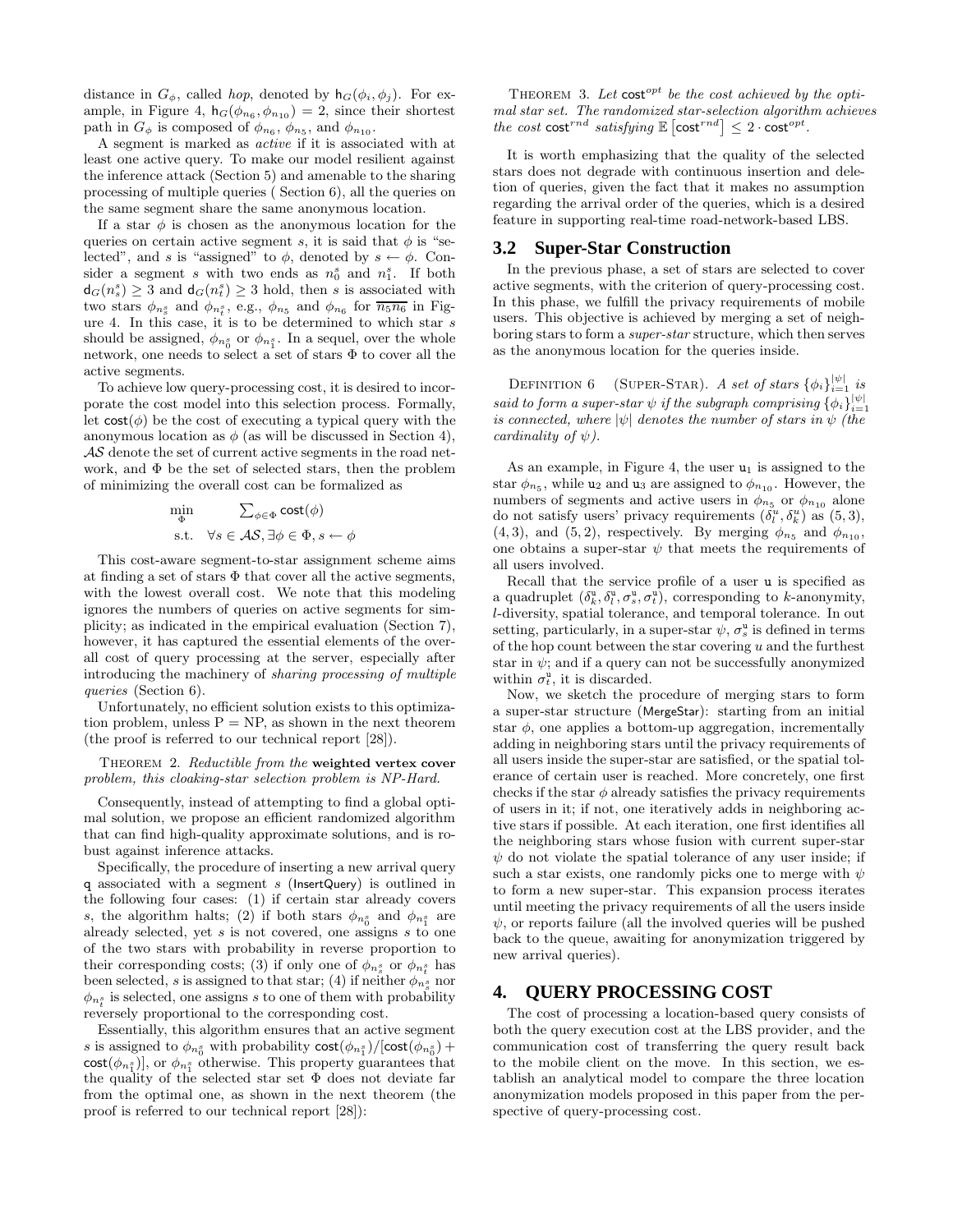# **4.1 Cost Measures**

Query Execution Cost Let  $\mathcal{C}_s$  and  $\mathcal{C}_n$  denote the computation cost (in terms of both CPU and IO) of a segmentbased operation and a node-based one, respectively. Note that both  $\mathcal{C}_s$  and  $\mathcal{C}_n$  may vary from segment to segment or from node to node, depending on the condition of the road network (e.g., the density of objects), the predicate of each query (e.g., the parameter  $k$  of a  $k$ -NN query), and the system implementation (e.g., the performance of the look-up table). In the prototype system of XSTAR, we set  $\mathcal{C}_s$  and  $\mathcal{C}_n$  statically for a typical setting (a detail discussion in Section 7). One direction of our ongoing research is to develop finer granularity and dynamic cost models.

Hence, for a typical query with a set of segments  $S$  as its anonymous location, the execution cost,  $cost_{exec}(S)$ , can be approximately estimated as follows:  $\text{cost}_{exec}(S) = C_n \cdot |\mathcal{BV}_S|$  $+ C_s \cdot |S|$ , where  $|\cdot|$  denotes the cardinality of the set.

Communication Cost Next, we analyze the additional communication cost incurred by the location anonymization operation. We measure the communication cost in terms of the length of the sent and received messages. Recall the framework of privacy-aware mobile service in Section 2. For given privacy requirements, i.e., a stable number of segments in the anonymous location, the cost of sending and receiving the candidate answer becomes the dominant communication cost between the location anonymization engine and the LBS provider.

Given a  $k$ -NN query q and a set of segments  $S$  as the anonymous location,  $|\mathcal{R}(\mathbf{q}, S)|$  is estimated as:  $|\mathcal{R}(\mathbf{q}, S)| \approx$  $k \cdot |\mathcal{BV}_S| + \sum_{s \in S} |\mathcal{O}(\mathsf{q}, s)|$ , where the first component corresponds to the result size of issuing a k-NN query over each boundary node of S, and the second represents all the objects on the segments of S.

Let  $\rho_o$  denote the average number of objects on a segment, and  $\mathcal{C}_o$  be the cost of sending and receiving an object. The communication cost for an anonymous  $k$ -NN query, with  $S$ as the anonymous location, is estimated as:  $\text{cost}_{comm}(S) =$  $\mathcal{C}_o \cdot [k \cdot |\mathcal{BV}_S| + \rho_o \cdot |S|].$ 

# **4.2 Cost Analysis**

We now analyze the impacts of the three anonymization models over the query processing overhead. For ease of exposition, we consider a uniform grid as the underlying road network, and assume that all the static objects of interest and active mobile users are distributed over the network with average density of  $\rho_o$  and  $\rho_u$  per segment. Consider a typical query **q** with  $(\delta_k, \delta_l)$  specified as location anonymity and diversity. Its anonymous location thus comprises a set of segments S, with  $|S| = \max(\delta_k/\rho_u, \delta_l)$ . It is noticed that for fixed  $|S|$ , the size of the boundary node set  $|BV_S|$  becomes the dominant factor in the two cost models above. Therefore, in the following discussion, we focus on analyzing  $|\mathcal{BV}_S|$  for each model.

Random Sampling With the assumptions above, the RANDOM SAMPLING model results in a set of segments  $S$  with a boundary node set of size  $2|S|$  in the worst case, where no two selected segments are adjacent. Clearly, both the query execution and communication costs grow linearly with the number of segments  $|S|$ .

Network Expansion In contrast, the NETWORK EXPANSION model generates a set of segments S with  $|BV_S| = \sqrt{|S| + 2}$ in the worst case. Given the fact that the cost of node-based

operation usually dominates the computation, i.e.,  $\mathcal{C}_n \gg \mathcal{C}_s$ , here the execution cost grows sub-linearly, square-root-wise, more precisely, with the cardinality of S.

XStar We have shown in Section 3.1 that the cost-aware star selection scheme guarantees the low overall cost of the set of cloaking-stars. Here, we concentrate our analysis on the second phase of XStar, super-star construction.

To be attack resilient, the MergeStar operation picks neighboring active stars at random, without considering any cost metrics. However, the resulted anonymous location usually exhibits desired properties in terms of query processing cost: (1) the star structure preserves the locality of neighboring segments, i.e., in a star, the number of boundary nodes is no more than that of involved segments; (2) the star selected at each iteration must satisfy the user-specified maximum spatial tolerance requirement, thereby leading to a fairly compact super-star structure.

It can be proved that the XSTAR model produces a superstar  $\psi$  (with segments as |S|) with  $|\mathcal{BV}_S|$  no more than  $(2|S| + 4)/3$ , i.e., approximately one third of that by the RANDOM SAMPLING model. Also note that this worst case occurs only at the extreme condition when the stars forming  $\psi$ lay in a chain, with probability lower than  $(1/4)^{|S|/3}$ . In real applications, as verified by our experiments, XSTAR usually generates anonymous locations with quality comparable to that achieved by the NETWORK EXPANSION model.

# **5. INFERENCE ATTACK RESILIENCE**

The obfuscation of the exact location information is only a part of the story, one needs to consider the resilience of the anonymization against the adversary's attack: based on her prior knowledge or understanding regarding the working anonymization model, the adversary attempts to reveal users' original location through the blurred information. We note that the attack discussed here focuses on one-shot queries. We believe that by exploiting location information associated with multiple queries issued by a single user, the adversary can significantly improve her chance of pinpointing the user. Addressing privacy breach in (continuous) multiple queries is one direction of our ongoing research.

Given the anonymous location as a set of segments  $S$ , the ideal protection is achieved if each segment is indistinguishable to the adversary; from her perspective, the mobile user is associated with each segment in  $S$  with equal probability  $1/|S|$ . However, with effective attacks, the adversary can identify that the association between  $u$  and a specific segment  $s \in S$  has much higher probability than  $1/|S|$ , thereby revealing u's private location with high confidence. We capture such vulnerability using the notion of *Linkability*:

Definition 7 (Linkability). *Given a user* u *with exact location as a segment* s ∗ *and anonymous location as a set of segments* S. The linkability  $\text{link}[\mathbf{u} \leftarrow s^* | S, K_{ad}]$  is the *probability that an adversary can infer* u*'s association with* s ∗ *, based on* S *and her background knowledge* Kad*.*

In particular, the background knowledge  $K_{ad}$  considered in this work includes (1) the location anonymization model, (2) the underlying road network, and (3) the estimation of query-processing cost for every cloaking-star (for XStar only). Following, we present a general *replay attack* model, which serves to measure the attack resilience of the three location anonymization models.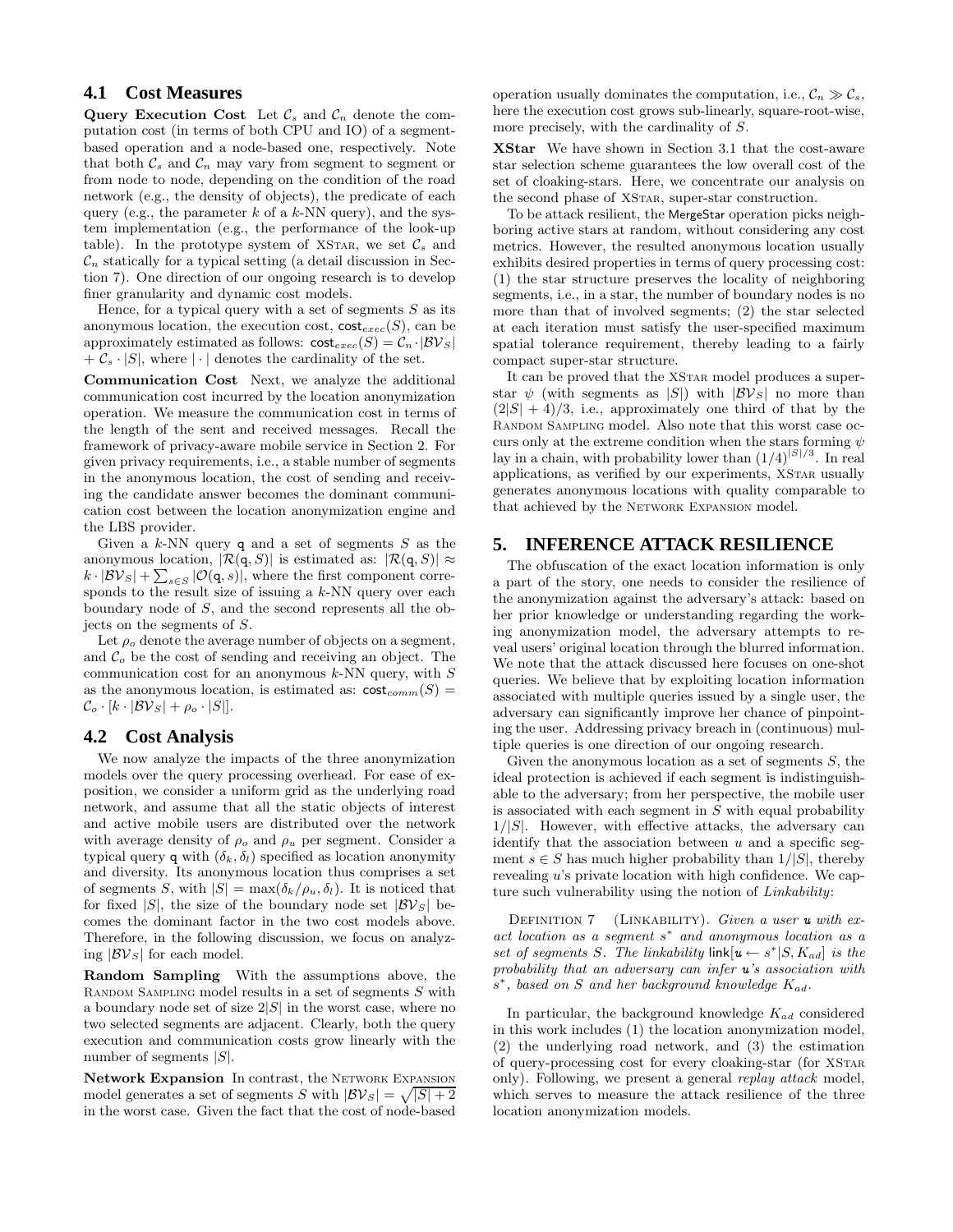# **5.1 Replay Attack**

In the replay attack, for each segment  $s \in S$ , by re-running the anonymization algorithm with s assumed to be the original location, the adversary estimates the likelihood of s to generate the anonymous location S, like  $S|\mathbf{u} \leftarrow s, K_{ad}$ . Under this model, the linkability is calculated as

$$
\text{link}[u \leftarrow s^* | S, K_{ad}] = \frac{\text{like}[S | u \leftarrow s^*, K_{ad}]}{\sum_{s \in S} \text{like}[S | u \leftarrow s, K_{ad}]}
$$

Specifically, we assume that the adversary has full knowledge regarding the anonymization algorithm,  $A(\cdot)$ , which takes a segment s as input, and generates a set of segments as the anonymous location for s. Therefore, she is able to *replay* the anonymization process: for each  $s \in S$ , (1) run  $\mathcal{A}(s)$ , and generate a set of segments S', with  $|S'|$  $= |S|$ ; (2) compute the likelihood like  $[S, |\mathbf{u} \leftarrow s, K_{ad}] =$  $|S' \cap S|/|S|$ ; and (3) select the segment  $s^+$  that leads to the largest likelihood value as the original location,  $s^+$  =  $\arg \max_s \text{like}[S] \mathbf{u} \leftarrow s, K_{ad}].$ 

## **5.2 Resilience Analysis**

Next, we proceed to analyzing the resilience of the three location anonymization models with respect to the replay attack.

Random Sampling Under this model, the extra  $(|S| - 1)$ segments are selected at random; therefore, following the replay attack model, the adversary will find that each segment  $s \in S$  can generate S with identical probability, i.e.,  $\max_s \textsf{link}[u \leftarrow s | S, K_{ad}] = 1/|S|$ , which implies the possible strongest protection.

Network Expansion Under this model, the  $(|S|-1)$  extra segments are expanded from the original one  $s^*$ , based on their network distances to  $s^*$ . With the replay attack, the adversary runs the network expansion algorithm for each  $s \in S$ . Clearly,  $s^*$  will generate  $S' = S$ , i.e., the highest likelihood, while other segments tend to result in likelihood less than that by  $s^*$ , therefore highlighting  $s^*$  as the expansion source. This is empirically verified in our experiments.

**XStar** Recall that given the original segment  $s^*$ , the first phase of XSTAR generates a star  $\phi$  covering  $s^*$ , and the second phase expands from  $\phi$  and produces a super-star  $\psi$ .

Assume that  $\phi$  consists of the segments  $\{s_i\}_{i=1}^n$ , with the corresponding neighboring stars as  $\{\phi_i\}_{i=1}^n$ . According to the design principle of the star selection scheme, the likelihood that **u** is associated with  $s_i$ , given  $\phi$  as **u**'s anonymous location, like[ $\phi$ ,  $|\mathbf{u} \leftarrow s_i, K_{ad}$ ], is calculated as

$$
\mathsf{like}[\phi|\mathbf{u} \leftarrow s_i, K_{ad}] = \frac{\mathsf{cost}(\phi_i)}{\mathsf{cost}(\phi) + \mathsf{cost}(\phi_i)}
$$

.

Furthermore, the posterior probability  $prob[u \leftarrow s_i | \phi, K_{ad}]$ is given by:

$$
\text{prob}[{\tt u} \leftarrow s_i | \phi, K_{ad}] = \frac{\text{like}[\phi | {\tt u} \leftarrow s_i, K_{ad}]}{\sum_{j=1}^n \text{like}[\phi | {\tt u} \leftarrow s_j, K_{ad}]}
$$

It is observed that the adversary can identify the association between **u** and a specific segment  $s_i$  with high probability only if the cost of  $\phi_i$  and other stars are extremely biased, i.e.,  $\text{cost}(\phi_i) \gg \text{cost}(\phi_i)$  for all  $j \neq i$ , which however is unusual in real scenarios, as verified in our experiments.

Now, consider the second phase, provided the facts that (1)  $\psi$  is generated by randomly expanding from some initial star, and (2) all the stars in  $\psi$  contain active users, and each can initiate and lead to the construction of  $\psi$ . Without further knowledge, from the perspective of the adversary, u is associated with each star with identical probability. Formally, assume that  $\psi$  consists of the stars  $\{\phi_i\}_{i=1}^m$ . The probability that the adversary can infer that u belongs to  $\phi_i$ given  $\psi$  follows:  $\mathsf{prob}[\psi|\mathbf{u} \leftarrow \phi_i, K_{ad}] = 1/m$ .

Combining the results above, we can now estimate the linkability under the XSTAR model:  $\mathsf{link}[u \leftarrow s^* | \psi, K_{ad}] =$  $\sum_{\phi \in \psi}$  prob[u  $\leftarrow s^* | \phi, K_{ad}] \cdot \textsf{prob}[u \leftarrow \phi | \psi, K_{ad}]$ , where if  $s^* \notin \phi$ , prob $[\mathfrak{u} \leftarrow s^* | \phi, K_{ad}] = 0$ .

The analysis above is empirically verified in Section 7. It is also shown that in real road networks, the XSTAR model provides almost the same amount of resilience as the RANDOM Sampling model against the replay attack.

# **6. IMPLEMENTATION**

In this section, we deal with the detailed issues of implementing XSTAR in the location anonymization engine (LAE), and propose multiple optimizations to improve its performance. Further, we boost the throughput of the query processing server by introducing the strategy of multiple queries sharing processing (MQS).

#### **6.1 Location Anonymization Engine**

|             | <b>Algorithm 1:</b> Location Anonymization Engine          |  |  |  |  |  |  |  |  |
|-------------|------------------------------------------------------------|--|--|--|--|--|--|--|--|
|             | // $Q_q$ :arrival-query queue, $H_q$ :expiration heap      |  |  |  |  |  |  |  |  |
|             | // $I_\phi$ :active-star index, $Q_\phi$ :ready-star queue |  |  |  |  |  |  |  |  |
| ı.          | while <i>true</i> do                                       |  |  |  |  |  |  |  |  |
| $\mathbf 2$ | $Q_{\phi} \leftarrow \emptyset;$                           |  |  |  |  |  |  |  |  |
|             | // purge of expired requests                               |  |  |  |  |  |  |  |  |
| 3           | while true do                                              |  |  |  |  |  |  |  |  |
| 4           | $q \leftarrow$ top entry of $H_q$ ;                        |  |  |  |  |  |  |  |  |
| 5           | if $q$ not expired then break;                             |  |  |  |  |  |  |  |  |
| 6           | $\phi \leftarrow$ DeleteQuery(q);                          |  |  |  |  |  |  |  |  |
|             | // $\phi$ still active                                     |  |  |  |  |  |  |  |  |
| 7           | if $\phi \in I_{\phi}$ then add $\phi$ to $Q_{\phi}$ ;     |  |  |  |  |  |  |  |  |
|             | // insertion of new requests                               |  |  |  |  |  |  |  |  |
| 8           | if $Q_a \neq \emptyset$ then                               |  |  |  |  |  |  |  |  |
| 9           | $q \leftarrow$ first entry of $Q_q$ ;                      |  |  |  |  |  |  |  |  |
| 10          | $\phi \leftarrow$ InsertQuery(q);                          |  |  |  |  |  |  |  |  |
| 11          | add $\phi$ to $Q_{\phi}$ ;                                 |  |  |  |  |  |  |  |  |
|             | // location anonymization                                  |  |  |  |  |  |  |  |  |
| 12          | while $Q_{\phi} \neq \emptyset$ do                         |  |  |  |  |  |  |  |  |
| 13          | $\phi \leftarrow$ first entry of $Q_{\phi}$ ;              |  |  |  |  |  |  |  |  |
| 14          | MergeStar $(\phi)$ ;                                       |  |  |  |  |  |  |  |  |
|             |                                                            |  |  |  |  |  |  |  |  |

Algorithm 1 sketches the main procedure of LAE: at each iteration, it first purges all expired requests, and pushes the affected active stars to the ready-star queue  $Q_{\phi}$  to be processed (line 3-7); it then pops up one new request q from the query queue  $Q_q$ , and pushes the selected star  $\phi$  to  $Q_{\phi}$  (line 8-11); finally, it attempts to perform anonymization for each star in  $Q_{\phi}$  (line 12-14).

#### **6.2 Optimizations**

Despite its simplicity, the basic version of LAE introduced above suffers several drawbacks. (1) Each request-deletion operation (DeleteQuery) results in a trial of anonymizing the affected star, without checking the success condition. (2) It attempts to anonymize the affected star immediately after a new query is inserted (InsertQuery). It is expected that a significant number of attempts would fail because of insufficient numbers of active users or segments to satisfy users' privacy requirements. (3) For each request, the anonymiza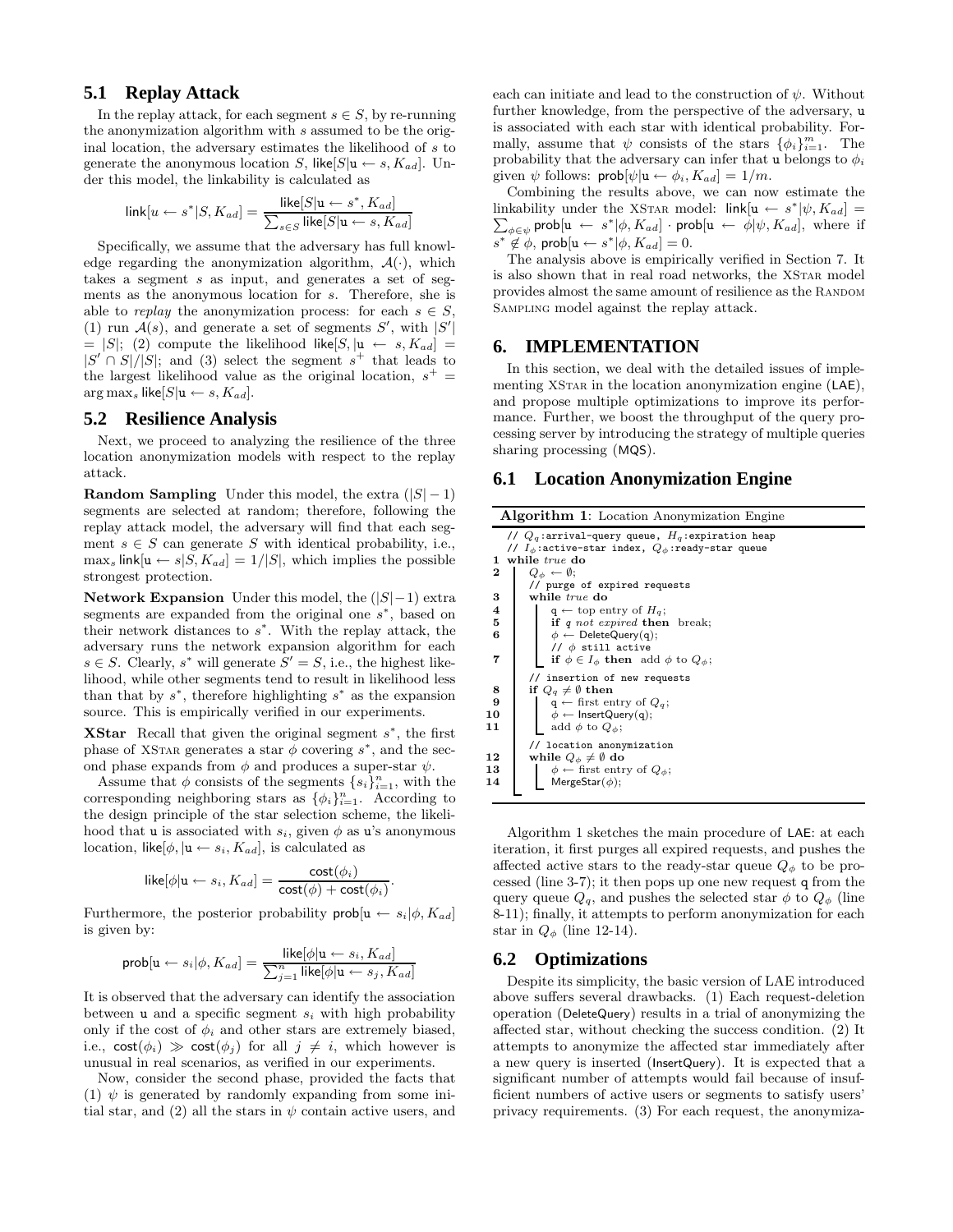tion process starts from the scratch in a bottom-up manner, thereby incurring the scalability problem.

In the following, corresponding to the above drawbacks, we present multi-folded optimizations to improve the success rate and scalability of LAE.

Lazy Update for Deletion We propose this policy based on the following observation: if the anonymization of a star  $\phi$  failed in a previous iteration, and no updates happen to other stars, then  $\phi$  can possibly be anonymized only if updates occur to its profile parameters  $(\delta_d^{\phi}, \delta_k^{\phi}, \sigma_s^{\phi})$ , which are defined as the maximum  $k$ -anonymity, maximum  $l$ -diversity, and minimum spatial tolerance values associated with the queries in  $\phi$ , respectively. Therefore, on deleting a query (DeleteQuery), one attempts to anonymize the affected star  $\phi$  only if its profile  $(\delta_d^{\phi}, \delta_k^{\phi}, \sigma_s^{\phi})$  is updated.

Batch Insertion of Queries To improve the success rate of the anonymization operation, at each iteration, one can insert a batch of new queries (InsertQuery), i.e., waiting for a period of time  $T_w$ , before beginning the anonymization process. The parameter  $T_w$  can be adjusted to trade the average processing burden over LAE for the success rate of the anonymization operation. Also,  $T_w$  should be set according to users' maximum tolerable service delay. The optimal setting of  $T_w$  is discussed in Section 7.

Early Failure Detection The merging-star (MergeStar) operation is costly in that it might fail because of insufficient segments or active users appearing in the neighborhood of the initial star  $\phi$ . It is thus desired to maintain such statistical information, and stop the merging process early if detecting no enough number of active users or segments.

Specifically, for each intersection node  $n$ , we maintain the number of active users  $\text{num}_u(n, r)$  and segments  $\text{num}_s(n, r)$ in the sub-network within radius  $r$  hops to  $n$ . The statistical information for multiple r's  ${r_i}_{i=0}^h$  (with  $r_0$  corresponding to the n-centered star) can be cached in order to achieve more effective detection, though at higher maintenance cost.

The cached information can be used in two ways. (1) On anonymizing an initial star  $\phi$ , with center node n, and profile  $(\delta_i^{\phi}, \delta_k^{\phi}, \sigma_s^{\phi})$ , check if  $\exists i \in [0, h]$  such that (i)  $r_i \geq \sigma_s^{\phi}$ , and (ii)  $\textsf{num}_u(n, R_i) < \delta_k^{\phi}$  or  $\textsf{num}_s(n, L_i) < \delta_l^{\phi}$ . If such  $i$  exists, then the merging process stops as failure. (2) On adding a new n'-centered star  $\phi'$  to the current super-star  $\psi$ , check if  $\exists i \in [0, h],$  such that (i)  $r_i \geq \sigma_s^{\phi'}$ , and (ii)  $\text{num}_u(n', R_i)$  $\max{\{\delta_k^{\phi'}}\}$  $\left( \phi'_{k}, \delta_{k}^{\psi} \right)$  or num,  $(n', R_{i}) < \max \{ \delta_{l}^{\phi'} \}$  $\delta_l^{\psi'}, \delta_l^{\psi}$ . If such i exists, one can safely exclude  $\phi'$  from the candidate list for expansion.

Note that the performance enhancement is not achieved at the cost of compromising privacy guarantees; the optimization strategies introduced above adhere to the hard privacy requirements specified by users; without further information, e.g., the arrival order of queries at LAE, the performed optimizations offer no leverage to an adversary.

#### **6.3 Sharing Processing Of Multiple Queries**

From the perspective of anonymous query processing, XStar enjoys two major advantages over conventional models. (1) Independence of the underlying query processing techniques. XSTAR is optimizable for any specific implementation, as discussed in Section 4, by configuring the cost function according to the adopted model, e.g., solution indexing [20] or network expansion [26]. (2) Capability of sharing processing of multiple queries. It considers the possibility of sharing processing in the location privatization operation, by grouping queries with nearby locations together and perturbing their location as an entirety.

Concretely, given a set of k-NN style queries  $\{q_i\}_{i=1}^t$  sharing the same anonymous location  $\psi$ , with corresponding k's as  $\{k_i\}_{i=1}^t$  and  $k_i \leq k_j$  for  $i < j$ , one can evaluate  $q_t$  once and retrieve the top  $k_i$  objects of  $\mathcal{O}(\mathbf{q}_i, n)$  as  $\mathcal{O}(\mathbf{q}_i, n)$  for each  $n \in BV_{\psi}$  and  $i \in [1, t-1]$ . This principle can also be extended to other query types, e.g., range queries; the details are omitted due to the space limitation.

# **7. EVALUATION**

In this section, we perform an empirical analysis of the location anonymization models proposed in the paper. The experiments are designed to compare these models based on the following three metrics. (1) Cost awareness. The protection mechanism should not incur excessive system burden for either the service provider or the mobile client, in terms of query processing and communication costs. (2) Attack resilience. The applied protection should be robust against malicious inference attacks; that is, it is difficult for the adversary to penetrate the protection to identify users' exact positions with high certainty. (3) Operation efficiency. The anonymization operation should be computationally efficient and scalable; a location anonymization engine equipped with modest computational resources should be able to handle a large number of mobile users on continuous move.

#### **7.1 Experimental Setting**

All our experiments were performed over real road maps from areas of the United States. The first road map corresponds to the highways of the entire State of California [23], which contains 21,048 nodes and 21,693 edges; moreover, it is associated with a real dataset of 104,771 *points of interest*, as categorized into 62 classes, e.g., church, hospital, airport, etc., which we used as queried objects in our simulation. The second road map corresponds to the roads in the City of Oldenburg, which contains 6,105 nodes and 7,035 edges. Choosing these two road maps, we intend to evaluate the performance of location anonymization models for road networks at varying scales.

On these maps we simulated different traffic conditions using the Network-based Generator of Moving Objects by T. Brinkhoff<sup>2</sup>, a state-of-the-art traffic simulator. We assign a same number (10,000) of moving objects to each map. Since the two maps are of significantly different scales, we intend to simulate both high user density (rush hour) and low user density (non-rush hour) conditions. In each simulation, we defined two classes of moving objects, with speeds corresponding to slow (e.g., trucks) and fast (e.g., passenger cars) vehicles, respectively. With a randomly assigned probability, each vehicle generates a set of (or none)  $k$ -NN queries during the simulation, with the parameters specified as follows: (1) the requested number of nearest points of interest as  $k$ ; (2) the category of the points of interest as  $c, e.g., church, hospital, etc.; (3) the privacy requirements$ as k-anonymity  $(\delta_k)$  and l-diversity  $(\delta_l)$ ; and (4) the service quality requirements as the spatial  $(\sigma_s)$  and temporal tolerance  $(\sigma_t)$ . The values of each query are drawn inde-

 $^{2}$ http://www.fh-oow.de/institute/iapg/personen/brinkhoff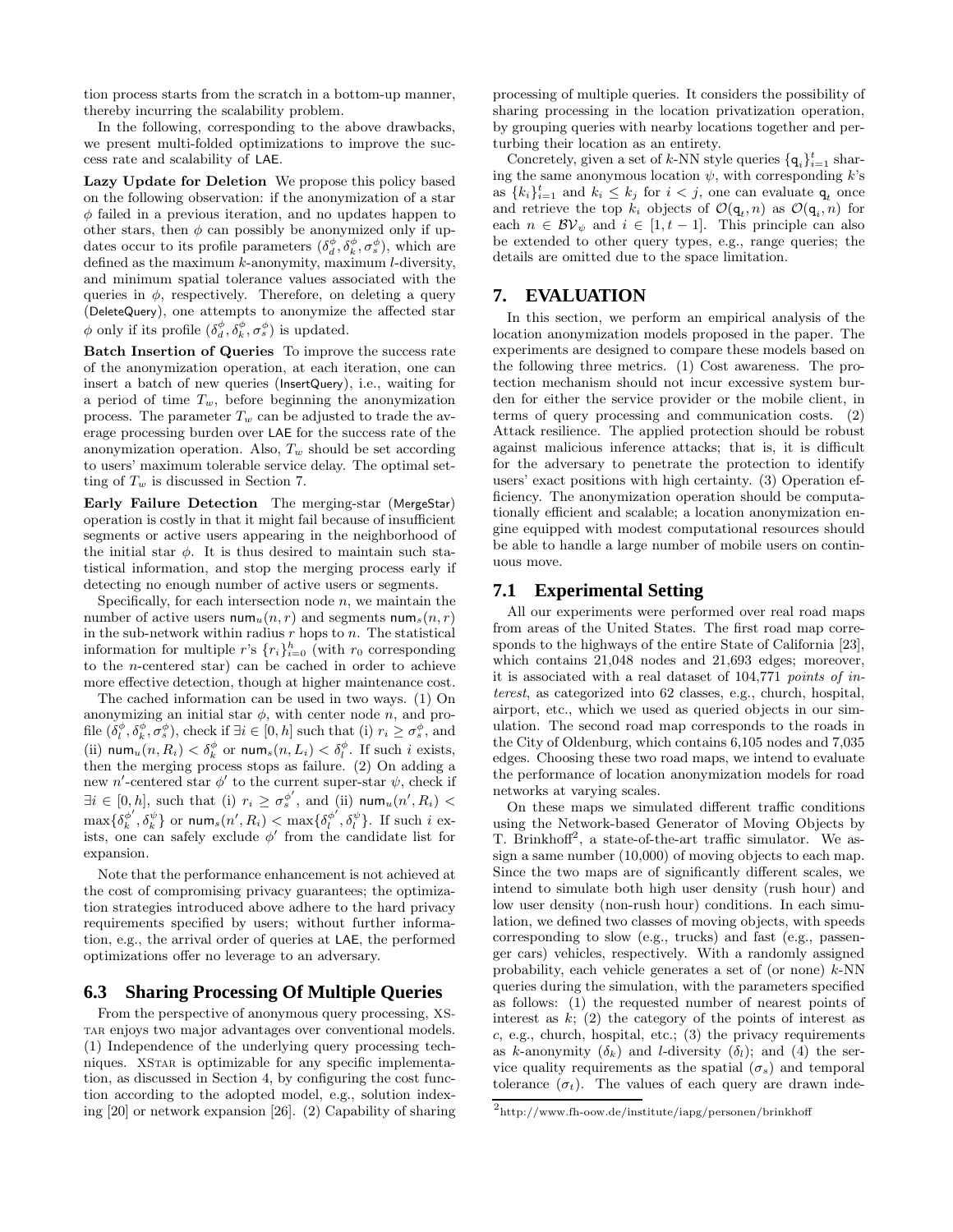

Figure 5: Query execution cost (in terms of the average execution time per query) and communication cost (in terms of the average size of candidate result per query) with respect to varying settings of parameters  $\delta_k$ ,  $\delta_l$ ,  $\sigma_s$ , and k.

pendently following certain distributions, with parameters listed in Table 1. After issuing a query, the vehicle waits for some normally distributed inter-wait time  $\gamma$ , until the request is either answered or dropped, before issuing another service request.

| parameters | ь. | ີ | $\mathbf{v}_k$ | U | ັ<br>e |  |
|------------|----|---|----------------|---|--------|--|
| mean       | υ  |   |                |   |        |  |
| deviation  |    |   | -              |   |        |  |

Table 1: Default parameter setting for query generation. Note: all the parameters except  $c$  follow normal distributions;  $c$  follows a uniform distribution over the interval  $[0,$ 62]; the values of  $\sigma_t$  and  $\gamma$  are in the unit of second.

For the location anonymization engine, we implemented four different methods: RANDOM SAMPLING (R), NETWORK EX-PANSION  $(E)$ , basic XSTAR  $(X)$ , and optimized XSTAR  $(X^*)$ . For the anonymous query processing server, two versions were developed, one with the machinery of multiple queries sharing processing (MQS), and the other without MQS. Both the location anonymization engine and the query processing server were implemented in Java. The experiments were performed on a Linux box running 1.5Ghz CPU with 512 MB memory.

# **7.2 Experimental Results**

#### *Cost Awareness*

In the first set of experiments, we take a close examination of the impact of the location anonymization operation over the service performance, i.e., the query execution cost and the communication cost, under varying setting of traffic condition, and privacy  $(\delta_k, \delta_l)$  and service  $(\sigma_s, k)$  requirements. Specifically, in terms of the query execution cost, we measure the average execution time of processing a query at the server side; while in terms of the communication cost, we measure the average number of objects returned in the candidate result of a query; in the experiments, we use the road map of California and its associated dataset of points of interest in query processing.

We measure the query processing cost corresponding to the three location anonymization models (R, E, and X represent the RANDOM SAMPLING, NETWORK EXPANSION and XSTAR methods, respectively) in the case without multiple queries sharing processing (MQS), and the XSTAR model with MQS policy  $(X^{MQS})$ , as the mean values of the parameters k,  $\delta_l$ ,  $\delta_k$ , and  $\sigma_s$  vary within the intervals of [2, 10], [3, 15], [3, 15] and [1, 5], respectively. In each set of experiments, we fix three parameters and vary the last one. The upper row of Figure 5 plots the average execution time of processing an anonymous query by the server, while the bottom row plots the average size of the candidate result per query returned by the server.

With respect to the anonymous query execution time, it is observed that R-scheme incurs the highest system overhead at the server among the three schemes and X-scheme outperforms both R and E in most cases, which validates our theoretical analysis regarding its superiority in terms of the query execution cost. Note that although working ideally in the homogeneous grid world (Section 4), E-scheme ignores the heterogeneity of real road maps when selecting extra segments, resulting in its unsatisfying performance in real applications. Also, notice that the MQS policy improves the query processing efficiency, and the improvement tends to become significant as the parameters  $\delta_l$ ,  $\delta_k$ ,  $k$ , or  $\sigma_s$  increases. This can be explained by the following facts. (1) Stricter privacy requirements  $\delta_l$  and  $\delta_k$  cause a larger number of queries to be anonymized in batches; therefore, more queries can be processed in groups. (2) A larger  $k$  results in higher execution cost for each individual query, but also offers more considerable savings for grouped queries. (3) A large spatial tolerance  $\sigma_s$  boosts the chance for a query to be successfully anonymized (to satisfy  $\delta_k$  and  $\delta_l$ ) by allowing more queries to be grouped together.

Moreover, by examining the impacts of these four parameters over the query execution cost, one can notice that the parameters  $\delta_k$  and  $\delta_l$  have stronger influence than  $\sigma_s$  and k for all the anonymization models. This is contributed by the fact that stricter privacy requirements lead to anonymous locations of much coarser granularity (larger area), with its impact over the query execution easily exceeding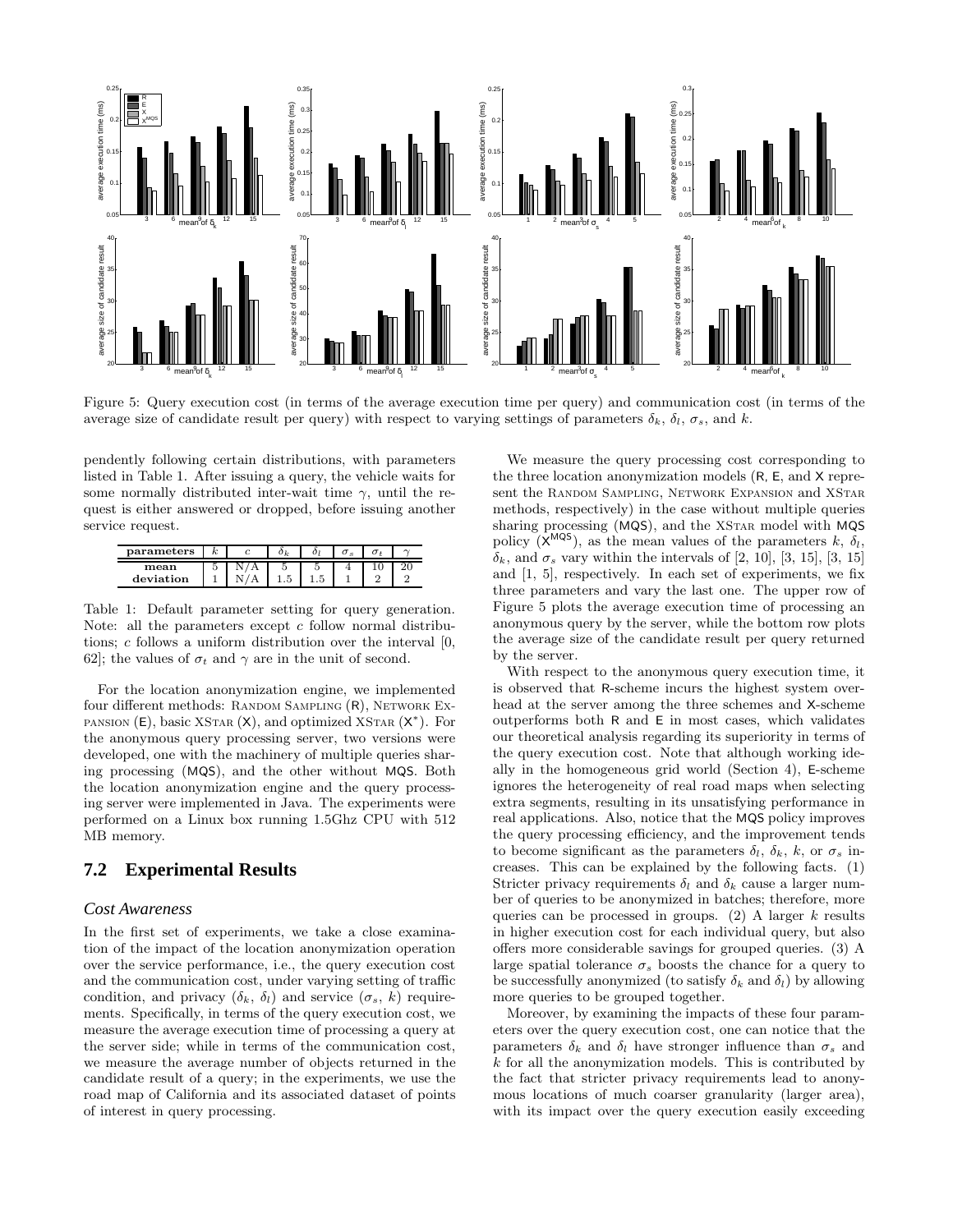

Figure 6: Average information entropy of anonymous locations generated by location anonymization models with respect to  $\delta_l$  and  $\sigma_s$ , for maps of Oldenburg and California. Note: the entropy is in unit of ban (Hart).



Figure 7: Successful throughput with respect to  $\delta_l$  and  $\delta_k$ .

that exerted by the requested number of points of interest  $k$ or spatial tolerance  $\sigma_s$ . Meanwhile, it is also interesting to notice that the performance of X-scheme is fairly insensitive to the parameter setting: in all four cases, its increase is the least significant among all the anonymization models under consideration.

With respect to the communication cost, as expected, Rscheme generates significantly larger size of candidate result than the others (note that the multiple queries sharing processing does not affect the average size of candidate result; therefore,  $X$  and  $X^{MQS}$  have the same size). Meanwhile,  $X$ scheme outperforms the other two for the cases of varying  $\delta_k$ and  $\delta_l$ , though the lead is not considerable as that in terms of the query execution time, especially for small  $\delta_k$  and  $\delta_l$ . In the cases of varying  $\sigma_s$  and k, it is observed that both R and E schemes perform slightly better than X for small  $\sigma_s$  and k. All these phenomena are explained by the following fact: both R and E perform segment-based perturbation, which stop just after obtaining a sufficient number of segments; meanwhile, X performs star-based perturbation, and the generated anonymous location may include slightly more than enough number of segments (or nodes). This difference exhibits significantly when these parameters are small; however, as the privacy or service quality requirements grow higher, the inherent superiority of star-based perturbation dominates the performance.

## *Attack Resilience*

Now, we proceed to evaluating the resilience of the anonymous locations generated by different anonymization models against malicious inference attacks. Specifically, we consider the replay attack as described in Section 5: given a set of segments  $S$  as the user  $\mathbf{u}$ 's anonymous location, the adversary attempts to estimate for each segment  $s \in S$  its probability of being associated with u. We measure the strength of the privacy protection using the information entropy of the distribution of such probabilistic estimation; a larger en-



Figure 8: Successful throughput with respect to  $\sigma_s$  and  $\sigma_t$ .

tropy value indicates higher uncertainty for the adversary, i.e., better protection. We use both the California and Oldenburg road networks, aiming at capturing the influence of factors such as area scale and user density.

The first set of results is illustrated in Figure 6, where we measure the information entropy of anonymous locations, with respect to varying  $\delta_l$  and  $\sigma_s$ , two parameters relevant to the spatial expansion of anonymous locations. The left two plots correspond to the road network of Oldenburg, and the right two that of California. First notice that the protection strengths of all the models increase as segment diversity  $(\delta_l)$  or spatial tolerance  $(\sigma_s)$  grows; intuitively, an anonymous location containing more segments tends to provide better protection. Also, as expected, under the replay attack, the protection provided by E is easy to penetrate, while R demonstrates the best protection strength in most cases. The performance of X is fairly stable, and its difference with R tends to decrease as the number of segments increases. For the case of Oldenburg road network (the leftmost plot), the entropy corresponding to X is even higher than that provided by R under varying settings of  $\delta_l$ . This can be explained by that for a road network with sufficient user density, and for given privacy and service quality requirements, the anonymous location generated by a star-based perturbation scheme tends to feature higher segment-diversity than that produced by segment-based perturbation schemes, yet without compromising query processing efficiency.

Also, note that the attack resilience discussed here focuses on the case of one-shot query. We anticipate that by combining the location information of multiple continuous queries issued by a particular mobile user, the adversary can potentially infer more positioning information, which we consider as a valuable research direction of our future work.

#### *Operation Efficiency*

The last set of experiments are designed to evaluate the operation efficiency of various location anonymization models.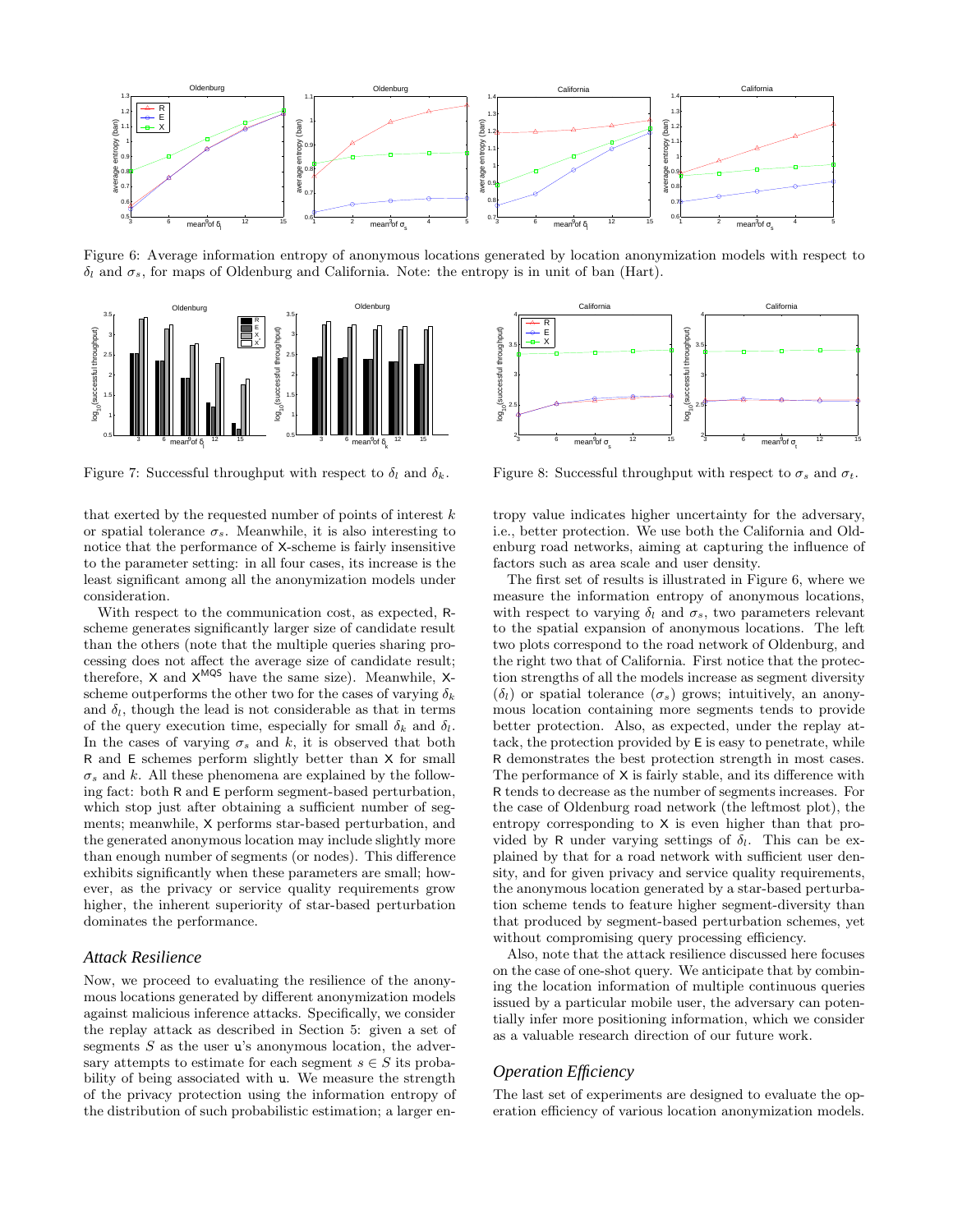

Figure 9: Fractions of improvement contributed by the multiple optimization strategies.

In particular, we are interested in two critical measures: the success rate of location anonymization operation, which indicates the responsiveness of the model, and the average execution time of anonymizing a query, which reflects the scalability of the model. We incorporate the two measures into a single metric, *successful throughput* (SF):

 $SF = query$  arrival rate  $\times$  anonymization success rate

That is, for a given number of LBS requests, a higher successful throughput indicates better performance of the location anonymization engine.

In our experiments, specifically, in addition to the R, E, and X-scheme discussed so far, we implement an optimized version of X-schem,  $X^*$ , which incorporates the optimizations introduced in Section 6. We measure the successful throughput of these four models as functions of the parameters  $\delta_k$ ,  $\delta_l$ ,  $\sigma_s$ , and  $\sigma_t$  (the parameter k is not relevant to query anonymization).

The result is illustrated in Figure 7 and 8. Figure 7 shows the influence of the privacy parameters  $\delta_k$  and  $\delta_l$  over the SF of anonymization. Overall, it is noticed that the performance of all four schemes tend to decrease as the privacy requirement becomes stronger. It is expected because (1) larger  $\delta_l$  and  $\delta_k$  are harder to satisfy, leading to higher rate of failure, and (2) moreover, even a successful attempt takes longer execution time. The  $SF$  of  $X$  (and  $X^*$ ) is significantly higher than that of R and E, and the gap tends to grow as the privacy requirements become stricter. For example, even basic X-scheme maintains throughput at about 56 for  $\delta_k = 15$ . This can be attributed to the strategy of star-based perturbation: compared with segment-based perturbation, which involves costly distance computation for node (or segment) pairs, the randomized star selection and merging operations are much less costly. It is also observed that the setting of  $\delta_k$  has less impact than  $\delta_l$  over SF. Keep in mind, however, that the Oldenburg road network features high user density; therefore,  $\delta_k$  is easier to satisfy than  $\delta_l$ .

Figure 8 demonstrates how the setting of spatial and temporal tolerance affects the SF. Clearly, the SFs of all three anonymization models exhibit increasing trends as the spatial tolerance grows. This is expected, since a larger spatial expansion increases the chance for a query to be successfully anonymized. Meanwhile, interestingly, the SFs of all the models stay fairly stable as the temporal tolerance changes. This might be explained as follows: longer lives of queries increase their chance to be successfully anonymized, i.e., a higher success rate of anonymization, but also increases computational overhead for the anonymization engine, i.e., a large stack of stale queries, which exist as two factors with countering influence over the SF.

It is also interesting to analyze the contributions by various optimization strategies to the SF of X<sup>\*</sup>-scheme. The space limitation precludes the possibility of a detailed analysis. Here, we take two snapshots of the fractions of improvement contributed by each strategy for  $\delta_k = 3$  and 15, respectively. For brevity, we use the following short notations: *lazy update for deletion* (LU), *batch insertion of queries* (BI), and *early detection of failure* (ED). Figure 9 shows the result, from which we can obtain the following observations. (1) The contribution from LU generally decreases as  $\delta_l$  grows. This is explained by that as the success rate of anonymization decreases, more queries tend to be deleted, resulting in frequent changes to the privacy profiles of the corresponding stars; therefore, LU takes less effect in preventing false update. (2) The portion of BI stays stable as the parameters change. This is because the insertion of more queries necessarily increases the average number of queries per star, thus improving the success rate of the anonymization operation. (3) The fraction contributed by ED tends to increase with  $\delta_l$ . This is due to that stronger privacy requirements bring higher failure probability for an anonymization operation, and ED can effectively counter its impact over the performance, by avoiding unnecessary attempts.

# **8. RELATED WORK**

Location privacy is gaining increasing interests from both the mobile networking [3, 6, 10, 15, 16] and data management [1, 8, 9, 11, 24, 30] communities. The former has been focusing on anonymous routing [10, 21], MIXes in mobile communication systems [6], source location privacy [15, 16], and Mix Zones [2, 3]. Most existing solutions assume the random-waypoint mobility model [14] and utilize location hiding techniques to disable the adversary to associate a location-based service request, be it routing or query, with a particular network entity.

In the data management community, the research on location privacy has been targeting extending data perturbation techniques developed for protecting data privacy to address location privacy concerns. Examples include spatial cloaking [1, 8, 9, 11, 24, 30], false dummies [18], and landmark objects [12]. Arguably, the most popular protection mechanism to date has been spatial cloaking, wherein the exact position of a mobile user is transformed to a spatial cloaking region. The criterion of transformation has been solely based on location anonymity, and the amount of protection has been measured in terms of the regional size of the anonymous location. Unfortunately, as we have pointed out, under the network-constrained mobility model, most existing cloaking techniques tend to fail, because the area size is no longer an effective and valid measure. The work [22] considers privacy-aware query processing for road networks; however, the adopted privacy protection model is still limited to spatial area cloaking.

Processing spatial queries over road networks has been an emerging research topic recently [5, 13, 20, 25, 26]. Two commonly used search paradigms have been proposed for k-NN style queries, namely incremental network expansion [26], and solution indexing [20]. The former gradually expands the search from the query focal point through the edges and reports the accessed objects during the expansion; while the latter pre-computes and caches intermediate results, and constructs the query answer based on the cached results. Another line of research has been directed to continuous nearest neighbor (CNN) query recently [13, 25], in which both the k-NN objects and the valid scopes of the results along a path are returned.